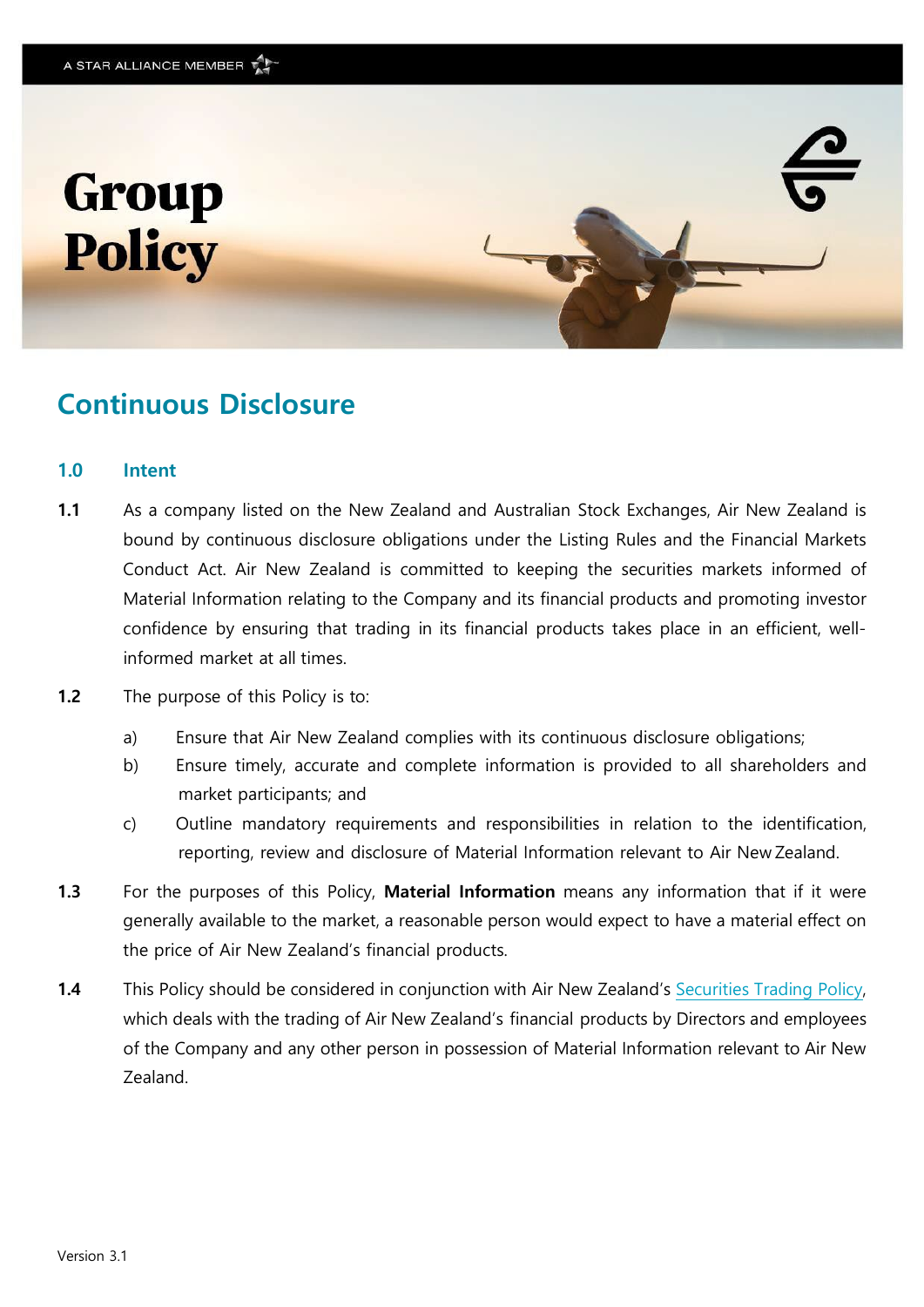# **2.0 Scope**

- **2.1** This is an Air New Zealand Group Policy which applies to all employees, contractors and other representatives of the Air New Zealand Group, collectively referred to as "employees".
- **2.2** It is important that all employees are familiar with this Policy as Air New Zealand will be deemed to be aware of information as soon as a director or senior manager of the Air New Zealand group has, or ought reasonably to have, come into possession of the information in the course of the performance of their duties.
- **2.3** Any person who is aware of information which is, or may be, Material Information relevant to the business, which is not already public information, must follow the process outlined in section 3 below.

# **3.0 Policy Requirements**

## **3.1 Material information**

- 3.1.1 Air New Zealand will disclose Material Information to the NZX and ASX promptly and without delay once it becomes aware of that information, unless such a disclosure is not required by the Listing Rules. Exceptions to disclosure obligations are listed in **Appendix 1** of this Policy.
- 3.1.2 Air New Zealand will release Material Information to NZX and ASX to the extent necessary to prevent a False Market for the Company's financial products to exist. The Company may be required by the NZX and ASX to provide this information even if an exception to disclosure applies.
- 3.1.3 Individuals who become aware of any information that is, or may be Material Information that is not generally available to the market, and which may require disclosure to the stock exchanges must:
	- a) Immediately discuss the issue with a member of the Disclosure Committee; and
	- b) Keep the information confidential, and not disclose it to other persons until it is released to the market and becomes publicly available.
- 3.1.4 All Material Information must be immediately disclosed to a member of the Disclosure Committee irrespective of the potential for an exception. In each instance, the decision and advice on whether an exception applies will be made by a member of the Disclosure Committee.
- 3.1.5 To assist in this obligation, the Disclosure Committee and their direct reports will put in place processes to assist in ensuring that relevant information which may require disclosure is immediately escalated to them by their direct reports.
- 3.1.6 Individuals who become aware of information that has been made public, but which has not yet been notified to the stock exchanges, must also immediately contact a member of the Disclosure Committee.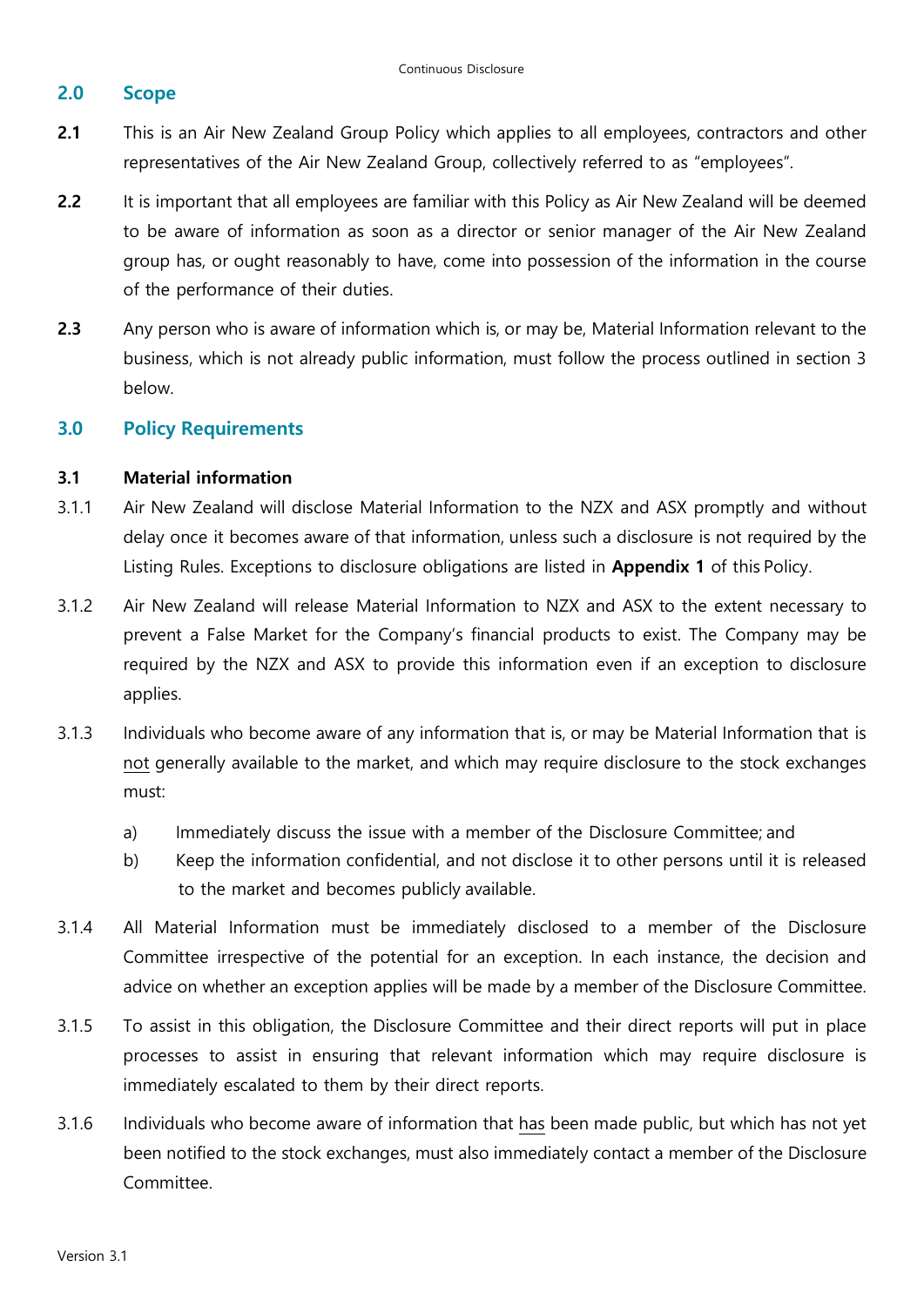- 3.1.7 The General Manager Corporate Finance or the CFO must be informed immediately of any inadvertent disclosure or suspected disclosure of Material Information.
- 3.1.8 Disclosure of Material Information will be a standing agenda item at every Board, Executive and senior management meeting. These forums will consider whether, and at what stage, commercial affairs may constitute Material Information need to be made public.

# **3.2 Media Releases**

- 3.2.1 No employee shall release Material Information to the media or any other third party until Air New Zealand has received confirmation from NZX and ASX that the Material Informationhas been disclosed to the market.
- 3.2.2 All information intended to be made public, whether or not it is believed to be Material Information, other than that which is purely promotional in nature, must be reviewed by the General Manager Corporate Finance and by the General Counsel & Company Secretary, and where appropriate, the Disclosure Committee prior to issue.
- 3.2.3 All media enquiries and releases must be dealt with in accordance with Air New Zealand's Media Communications Policy.

# **3.3 Analysts/Shareholders**

3.3.1 Only Authorised Spokespersons, as defined in this Policy may conduct discussion with analysts, investment professionals, shareholders or other market participants.

Legal enquiries or enquiries by regulators must be immediately forwarded to the General Counsel & Company Secretary or Legal Counsel. All other enquiries from a member of the investment community must be referred to the Investor Relations team.

- 3.3.2 A member of the Investor Relations team must be present at all meetings with the investment community.
- 3.3.3 Any presentations at, or other engagements by other Executives with the investment community must:
	- a) Be arranged through Investor Relations and authorised by the CFO;
	- b) Be limited to the area of expertise of that Executive; and
	- c) Only contain publicly available information or non-material information.

Contents of any written presentation material prepared for such meetings must be advised in advance to Investor Relations.

3.3.4 Authorised Spokespersons who have discussions with market participants in the absence of the Investor Relations team must advise Investor Relations either before or as soon as possible after the communication has taken place.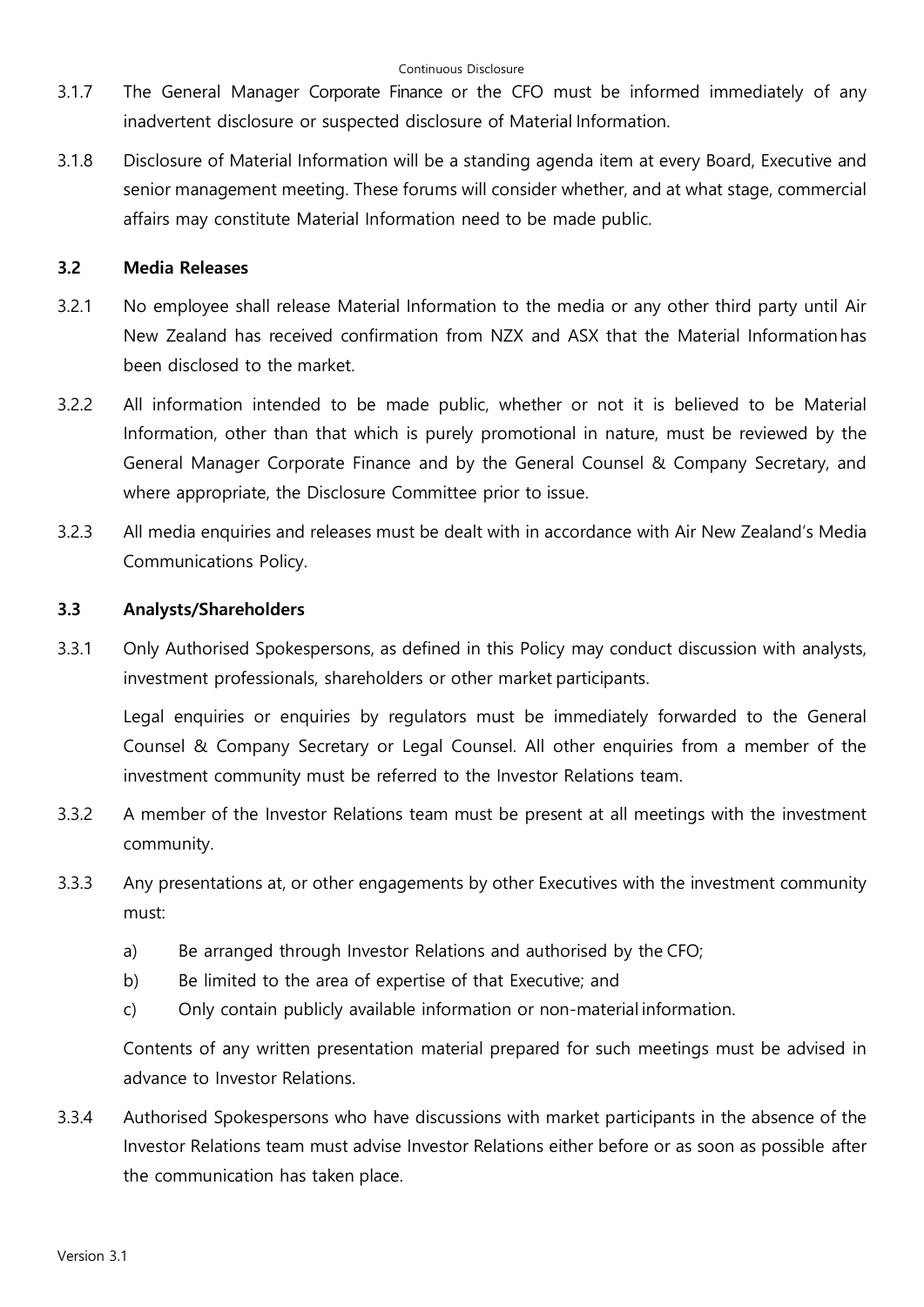#### Continuous Disclosure

- 3.3.5 The Authorised Spokesperson must notify the Investor Relations team immediately if:
	- a) If an unplanned discussion with analysts, investment professionals, shareholders or other market participants occurs;
	- b) If additional content is discussed at a planned meeting; or
	- c) If an inadvertent disclosure of Non-public Information is made or thought to be made.

# **3.4 Other External Communications**

3.4.1 Information or presentations provided to, and discussions with, professional bodies or other external parties are also subject to this Policy. Only publicly available information can be used in these external communications.

# **4.0 Definitions**

**Authorised Spokespersons:** People authorised to make public verbal statements on behalf of or in relation to the Company. These are:

- Chairman
- Chief Executive Officer
- Chief Financial Officer
- Chief Corporate Affairs Officer
- Chief Customer and Sales Officer
- General Manager Corporate Finance
- General Counsel & Company Secretary
- Head of Communications
- Any person who is expressly authorised by the Disclosure Committee.

**Non-public Information:** Information that is Material Information, and has not been disseminated in a manner making it available to all investors on a broad, non-exclusive basis.

**False Market:** A "false market" is a situation where there is a market for the Company's financial products which is materially influenced by false or misleading information emanating from the Company or other persons (e.g. the media), in each case, in circumstances which would give the information substantial credibility Such situations may arise where, for example:

- A listed entity has made a false or misleading announcement;
- There is other false or misleading information e.g. a false rumour circulating in the market or in the media; or
- A segment of the market is trading on the basis of market sensitive information that is not available to the market as a whole (e.g. through leakage of confidential information).

**Material Information** means any information that if it were generally available to the market, a reasonable person would expect to have a material effect on the price of Air New Zealand's financial products.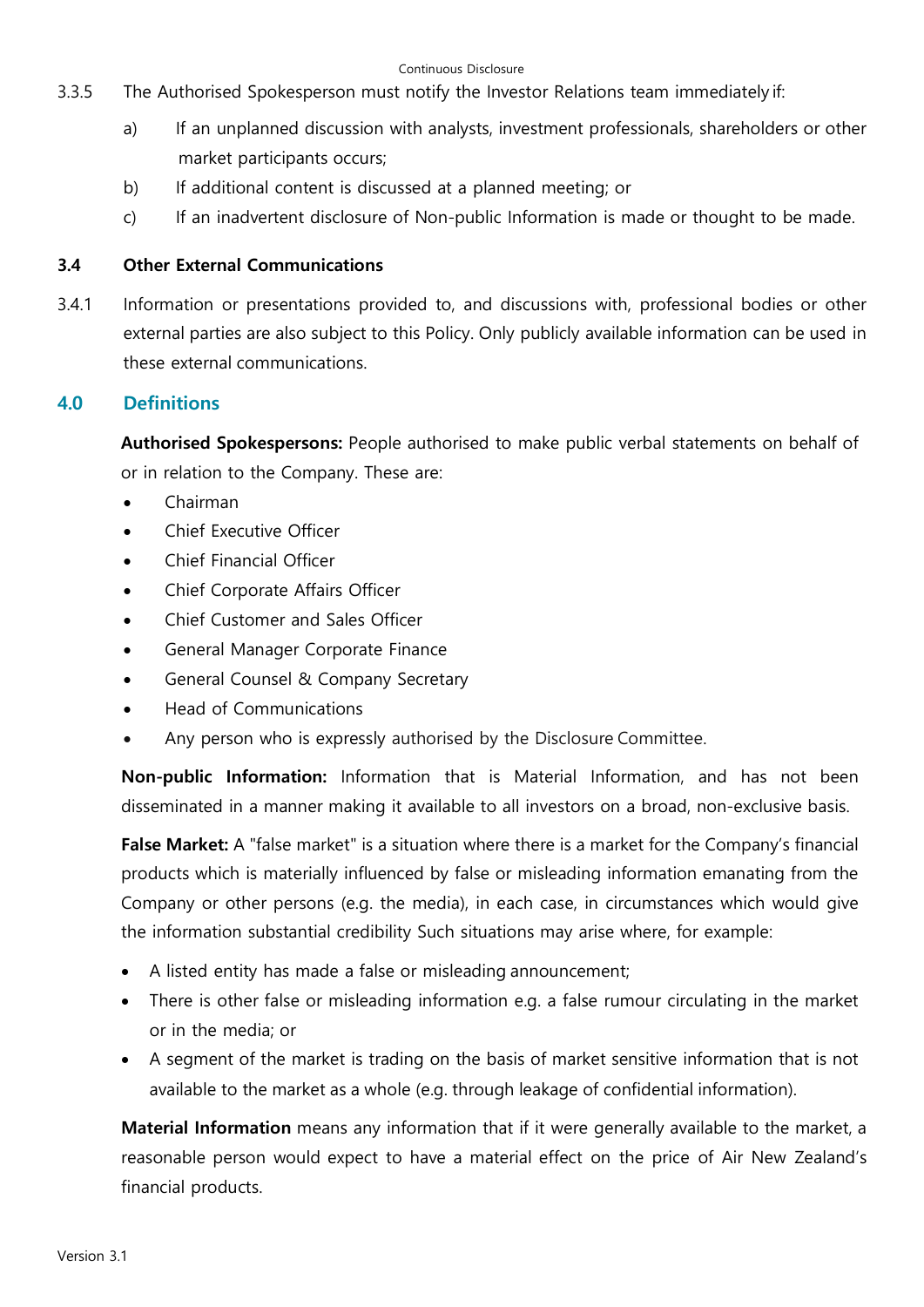# **5.0 Roles and Responsibilities**

## **All employees**

- Immediately disclose the full details of any Material Information or any information that may potentially become Material Information that comes to their attention, to their Manager, an appropriate Disclosure Committee member or to the General Counsel & Company Secretary in accordance with this Policy.
- Report for investigation any known or suspected instances of non-compliance (including inadvertent or accidental instances) or events that give rise to a risk of non-compliance.

# **General Counsel and Company Secretary**

- Overall management responsibility for the administering this Policy, including ensuring ongoing compliance with the continuous disclosure obligations.
- Managing the announcements process, including preparation and/or review of draft external announcements in advance of board meetings, other planned events or following a decision of the Disclosure Committee.
- Arranging training and awareness programmes to educate officers and employees on the Company's Continuous Disclosure policy and procedures.
- Providing guidance on what is Material Information under this Policy.
- Overseeing and coordinating the disclosure of information to NZX and ASX, financial product holders, analysts, stockbrokers, media and the public.
- Monitoring possible disclosure obligations and ensuring that all necessary procedures are in place to ensure appropriate disclosures of Material Information are made and to prevent accidental or inadvertent disclosures of Material Information.
- Communications with NZX, and ASX where applicable, on matters relating to Listing Rules.
- Acting as the liaison between the Disclosure Committee, the Board of Directors and the NZX and ASX.

## **Senior Manager Investor Relations**

• Manage communications with financial product holders and members of the investment community

#### **Managers**

• Identify and report on any matters that might need to be disclosed to the stock exchanges.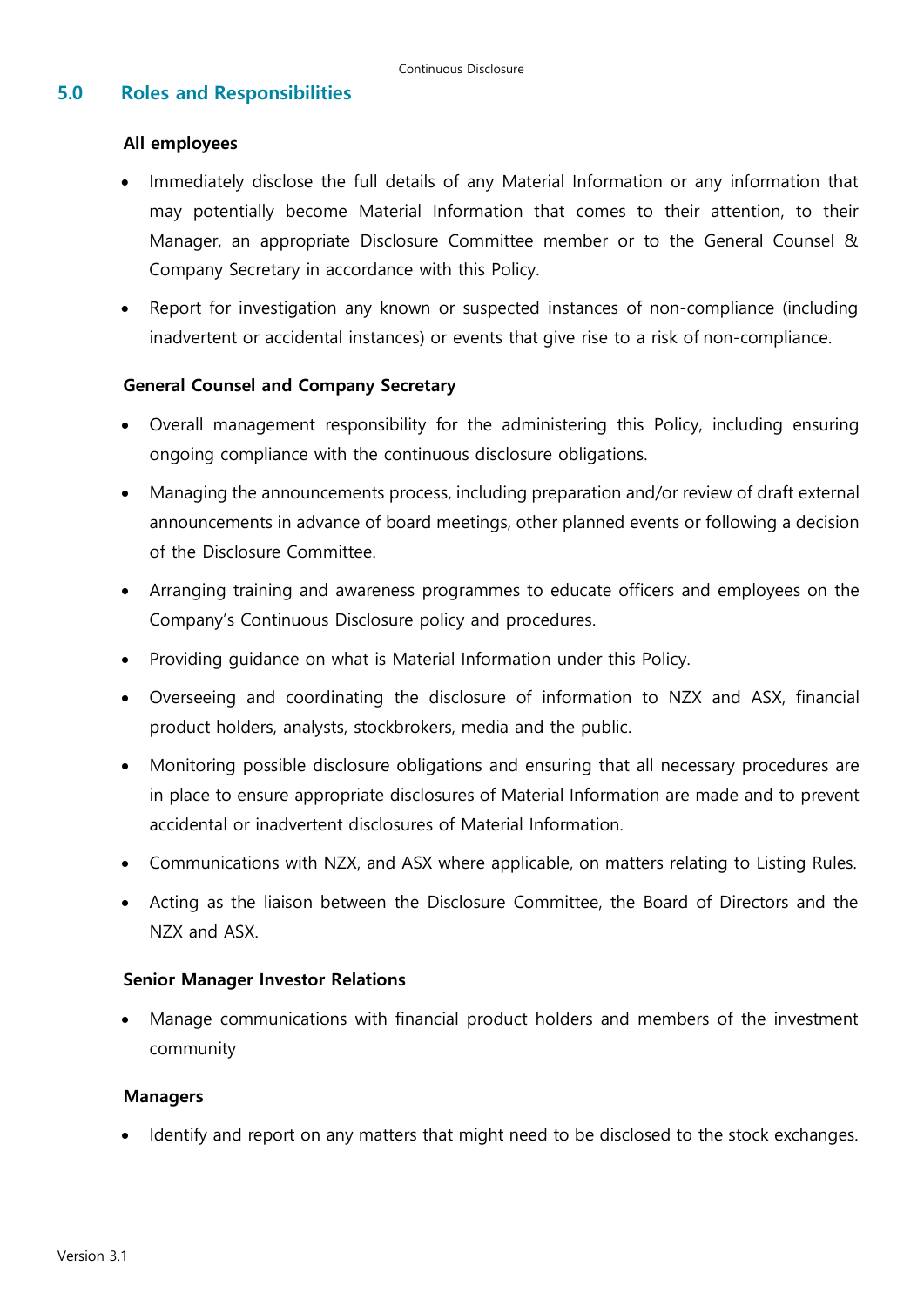## **Disclosure Committee**

A Disclosure Committee has been established to manage Air New Zealand's disclosure obligations. The Committee comprises the Chief Executive Officer, Chief Financial Officer, General Counsel & Company Secretary, Chief Corporate Affairs Officer, Chief Customer and Sales Office and the General Manager Corporate Finance.

The Committee is responsible for implementing reporting processes and controls and determining guidelines for the release of information, including:

- Monitoring, determining, implementing and enforcing the Company's disclosure obligations under relevant legislation and stock exchange listing rules;
- Reviewing and implementing the Company's Disclosure Policy and the process for identifying and disclosing Material Information;
- Assessing the circumstances surrounding any significant movement in the value of the Company's financial products, and responding to sudden or unexpected events in a timely manner;
- Assessing the materiality of information and making judgements on information that should be disclosed to the market (including considering routine information generated by the Company (e.g. trading metrics) to determine whether a market update is required);
- Promoting corporate practices aimed at ensuring an informed investor market; and
- Reporting to the Board on issues concerning disclosure compliance.

# **6.0 Compliance**

- **6.1** Failure to comply with this Policy may lead to a breach of applicable legislation or the Listing Rules of NZX or ASX. This may result in liability for Air New Zealand and in turn may lead to personal penalties for directors and officers. Breach of this Policy may lead to disciplinary action, up to and including dismissal (or termination of existing contractual arrangements for contractors or other agents). In some circumstances, a breach of policy may result in civil or criminal liability.
- **6.2 SPEAK UP**  Any known violations of this Policy may be notified to a Manager, HR Business Partner or confidentially through the Speak Up Reporting Line.

# **7.0 Related Documents**

- Code of [Conduct](https://www.airnewzealand.co.nz/corporate-governance-policies)
- [Media Communications Policy](https://shareit.korunet.co.nz/site/policydev/publishedpolicies/Media%20Communications%20Policy.pdf)
- **[Securities Trading](https://www.airnewzealand.co.nz/corporate-governance-policies) Policy**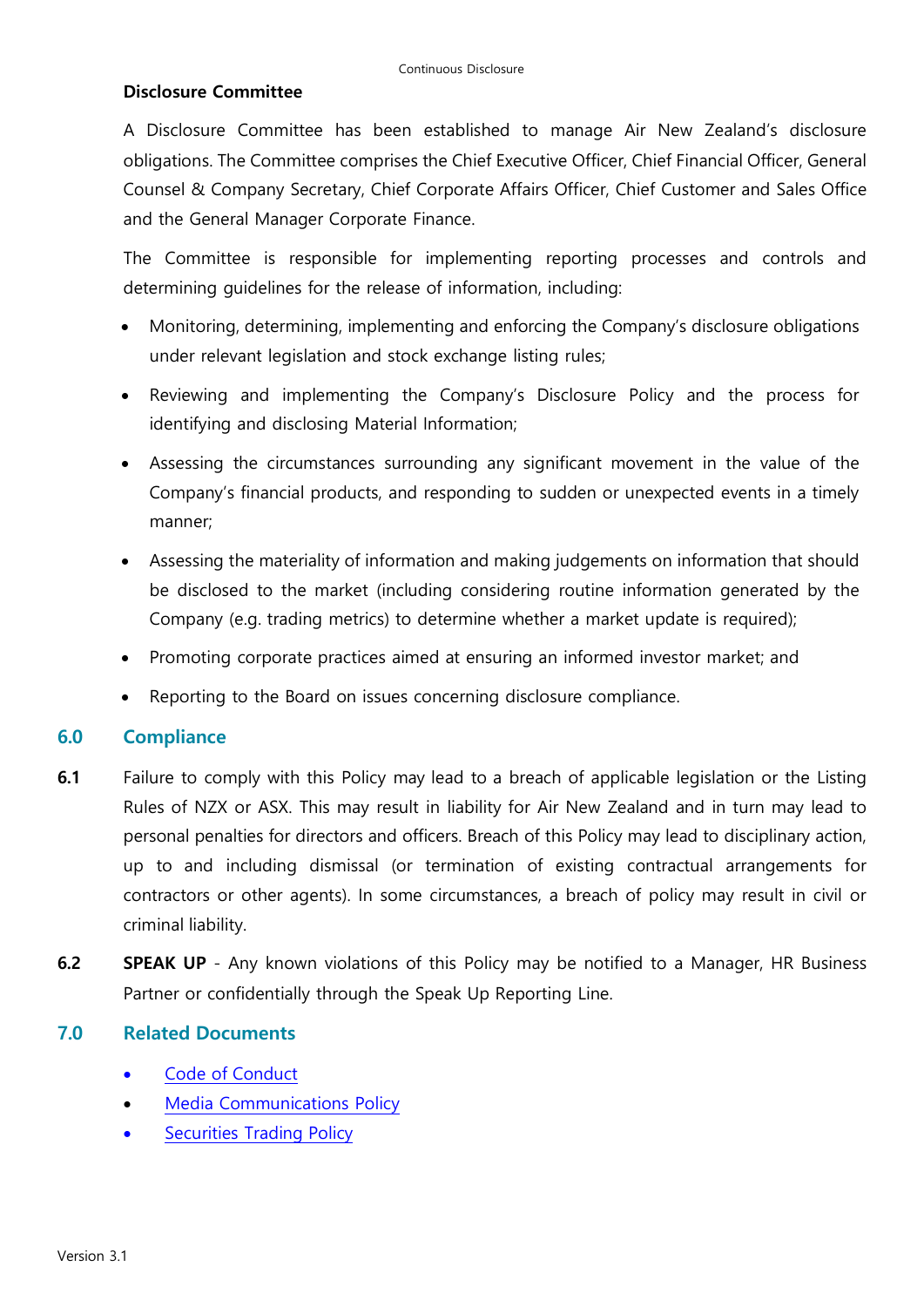#### **8.0 Governance and Maintenance**

#### **8.1 Review Timetable**

At a minimum, this Policy will be formally reviewed once every three years by the Policy Management Committee

#### **8.2 Contact**

For queries in relation to this Policy, please contact the General Counsel & Company Secretary or !Policy@airnz.co.nz

# **9.0 Approval**

| <b>Issue</b> | Owner |                                                          | Approved by      | Date             |
|--------------|-------|----------------------------------------------------------|------------------|------------------|
| 3.0          | CFO   | Updates to reflect recent changes to NZX                 | Board of         | November         |
|              |       | Listing Rules and recent NZX guidance                    | <b>Directors</b> | 2019             |
|              | . FO- | Updates to reflect changes to management   Policy Review |                  | <b>July 2020</b> |
|              |       | structure                                                | Committee        |                  |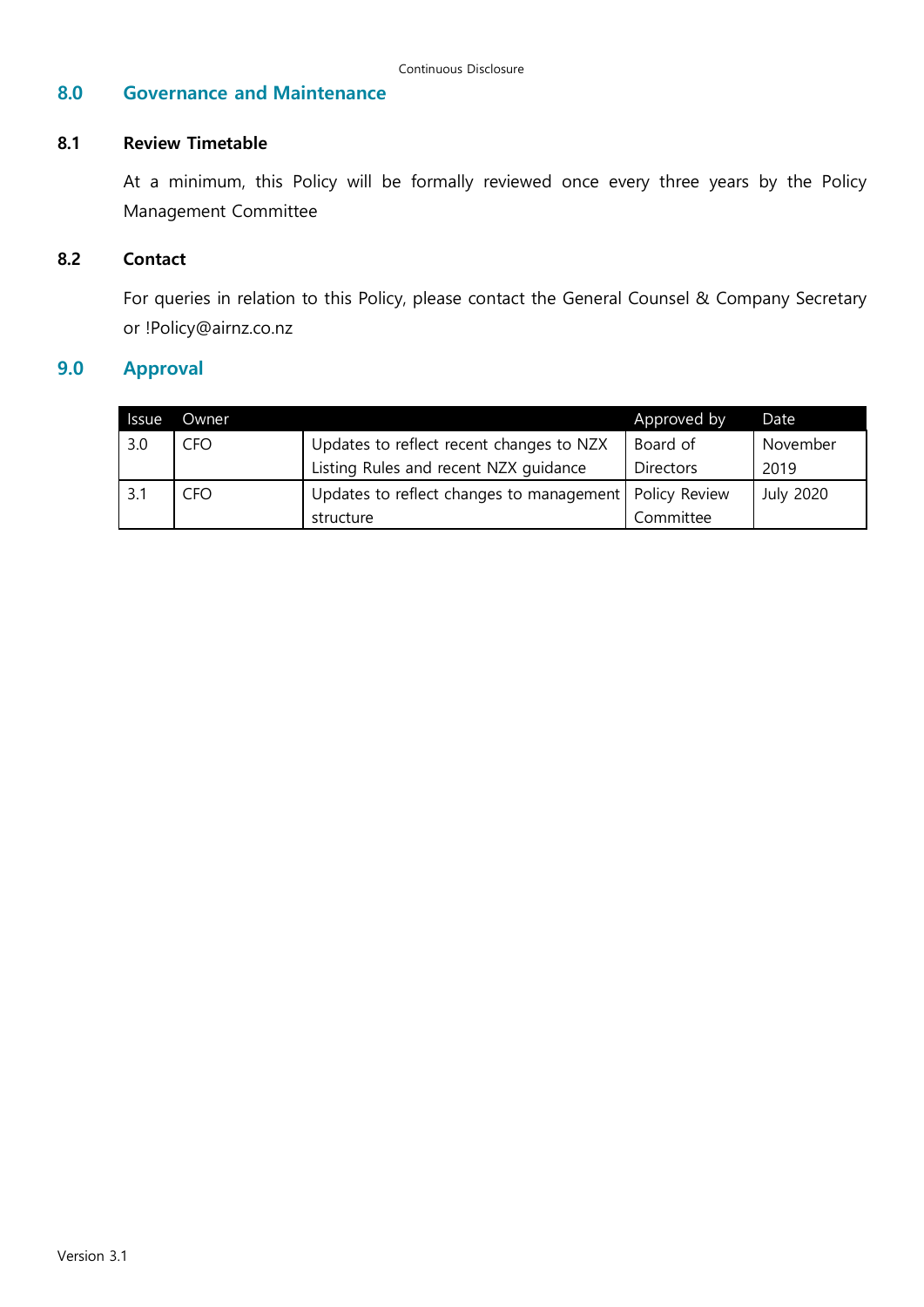## **APPENDIX 1 – MATERIAL INFORMATION**

- **1.0** For the purposes of this Policy, the following information is likely to be **"Material Information**":
	- The development and launch of a significant new product or process;
	- Reaching an agreement with a significant new customer or supplier, deciding on a new area of business or major expansion or renewal of business with existing customers or suppliers;
	- Any significant Government or regulatory changes, issues, complaints or problems affecting or notified to the Company or impacting on our business or operations;
	- A significant risk or default of a supplier or major customer, or any major impact on our sales or production forecasts (adverse or advantageous);
	- Deciding to open a new facility, office or plant;
	- A major or significant quality issue, health & safety or environmental event affecting us or our products;
	- An event that may result in significant reputational harm to the Company;
	- A material change in the Company's financial forecast or expectation;
	- Any serious financial event (such as the appointment of a receiver, manager or liquidator) of the Company or any of its subsidiaries;
	- A transaction where the consideration payable or receivable by the Company is equal to a significant proportion of the Company's assets (i.e. 5% or more of the written down value of the Company's consolidated assets). A transaction with a lower value could be significant in a particular case;
	- A recommendation or declaration whether or not to declare a dividend or distribution;
	- Under-subscription or over-subscription to an issue of financial products in the Company;
	- Major changes in the Company shareholding or shares held by the Company (5% or more), or giving or receiving a notice of intention to make a takeover bid;
	- A copy of a document containing market sensitive information that the Company lodges with an overseas stock exchange or other regulator which is available to the public;
	- Correction of significant analyst or media reports based on incorrect or out of date information, or material information necessary to prevent the development or subsistence of a false market;